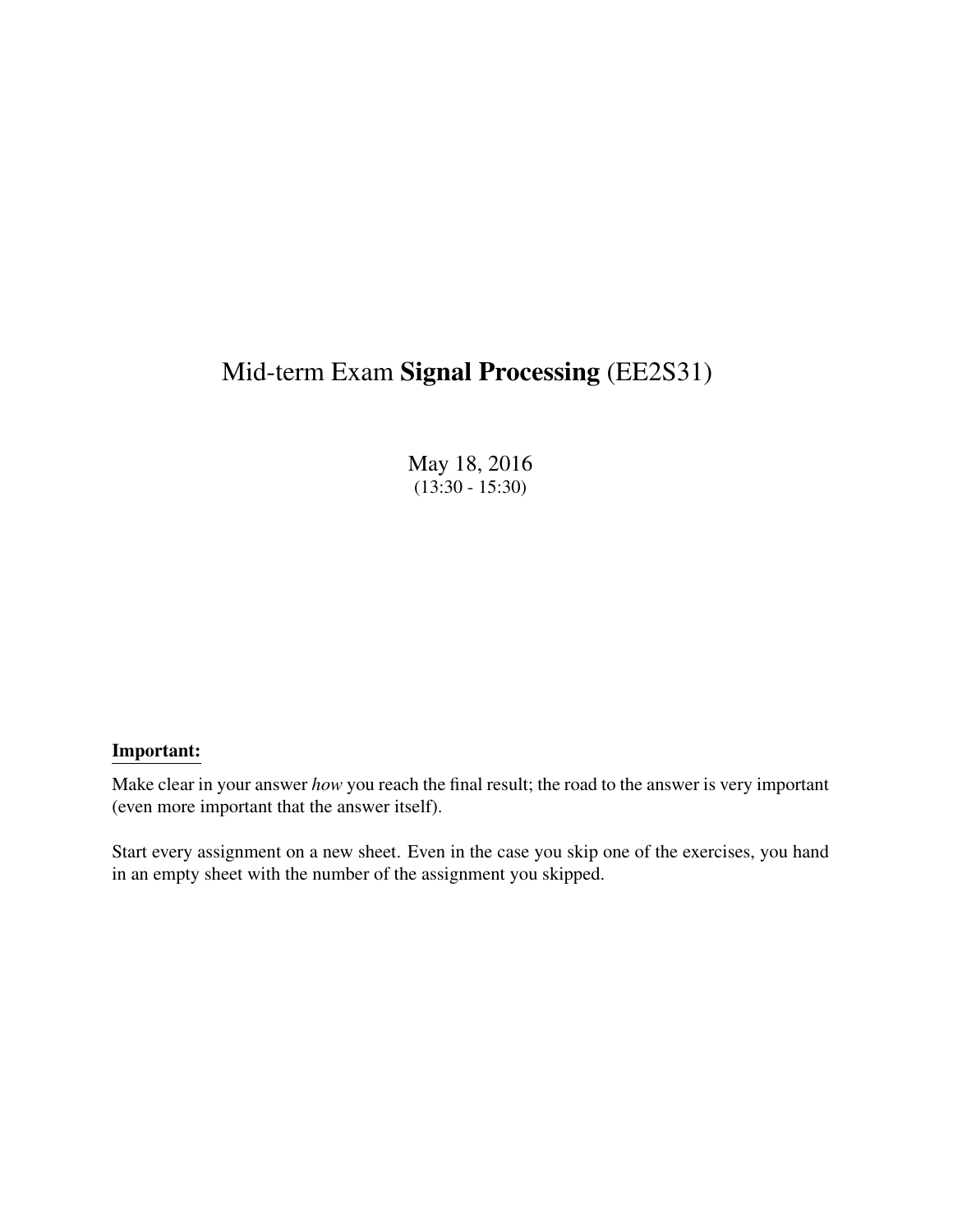## Assignment 1: (9 p)

The joint probability density function of two variables  $X$  and  $Y$  is given by:

$$
f_{X,Y}(x,y) = \begin{cases} ce^{-2x}e^{-3y} & \text{for} \quad 0 \le x \le y \le \infty \\ 0 & \text{otherwise.} \end{cases}
$$

- (2 p) (a) Calculate the value of constant c.
- (2 p) (b) Calculate the probability  $P(Y > 10)$ .
- (2 p) (c) Show that  $f_X(x)$  equals

$$
f_X(x) = \frac{1}{3}ce^{-5x}.
$$

- (2 p) (d) Determine the conditional pdf  $f_{Y|X}(y|x)$ .
- (1 p) (e) Argue whether or not  $X$  and  $Y$  are independent.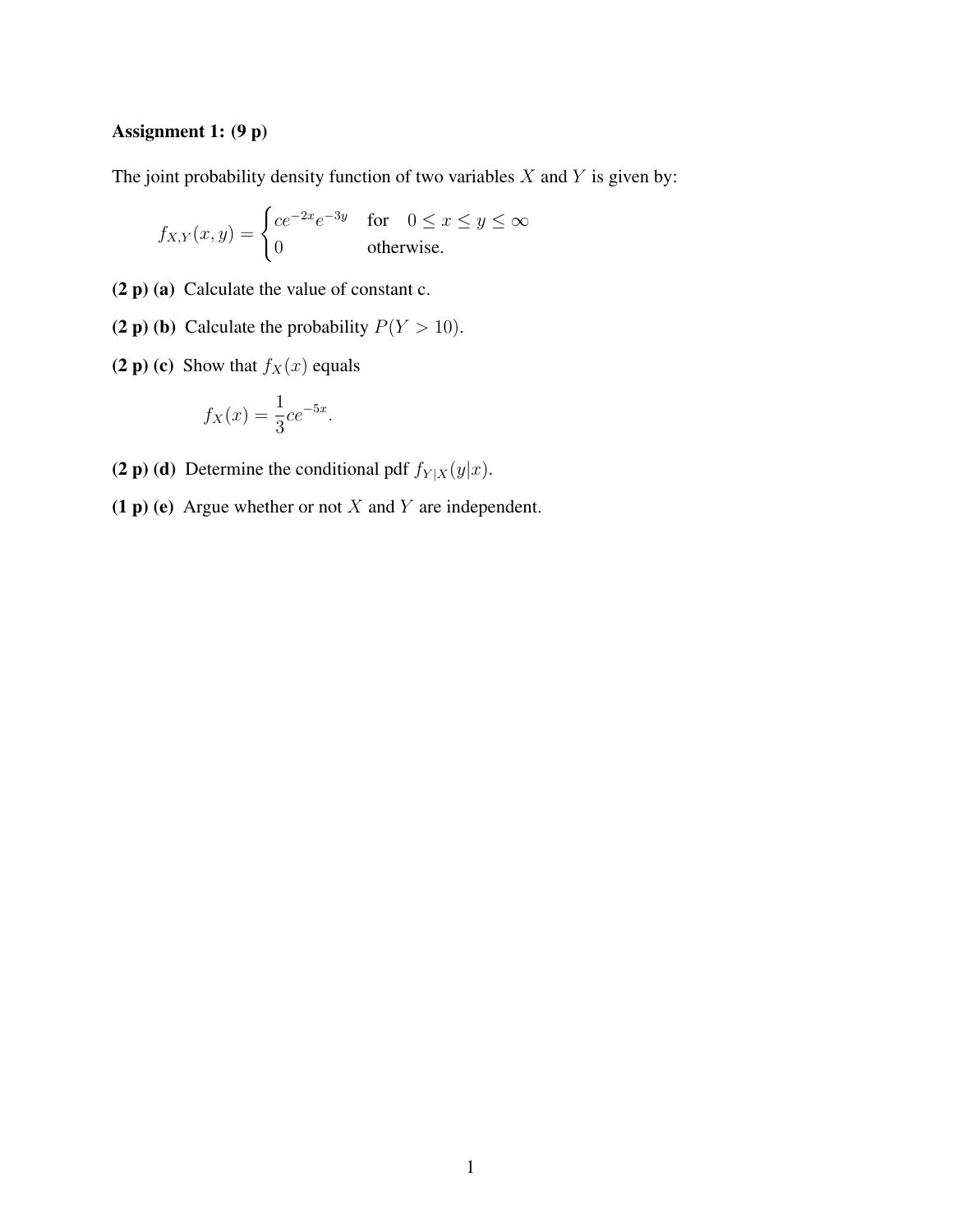## Assignment 2: (6 p)

Given is the stochastic process  $X(t)$ 

$$
X(t) = \begin{cases} At^2 & \text{for} \quad t \ge 0\\ 0 & \text{for} \quad t < 0, \end{cases}
$$

where A is a random variable with the following uniform distribution

$$
f_A(a) = \begin{cases} c & \text{for} \quad 0 \le a \le 3\\ 0 & \text{otherwise.} \end{cases}
$$

(1 p) (a) Give the value of constant  $c$ .

- (1 p) (b) Plot three different possible realizations of this process.
- (1 p) (c) Calculate the expected value of process  $X(t)$ .
- (2 p) (d) Calculate the autocorrelation function  $R_X(t, \tau)$ .
- (1 p) (e) Argue whether or not this process is stationary.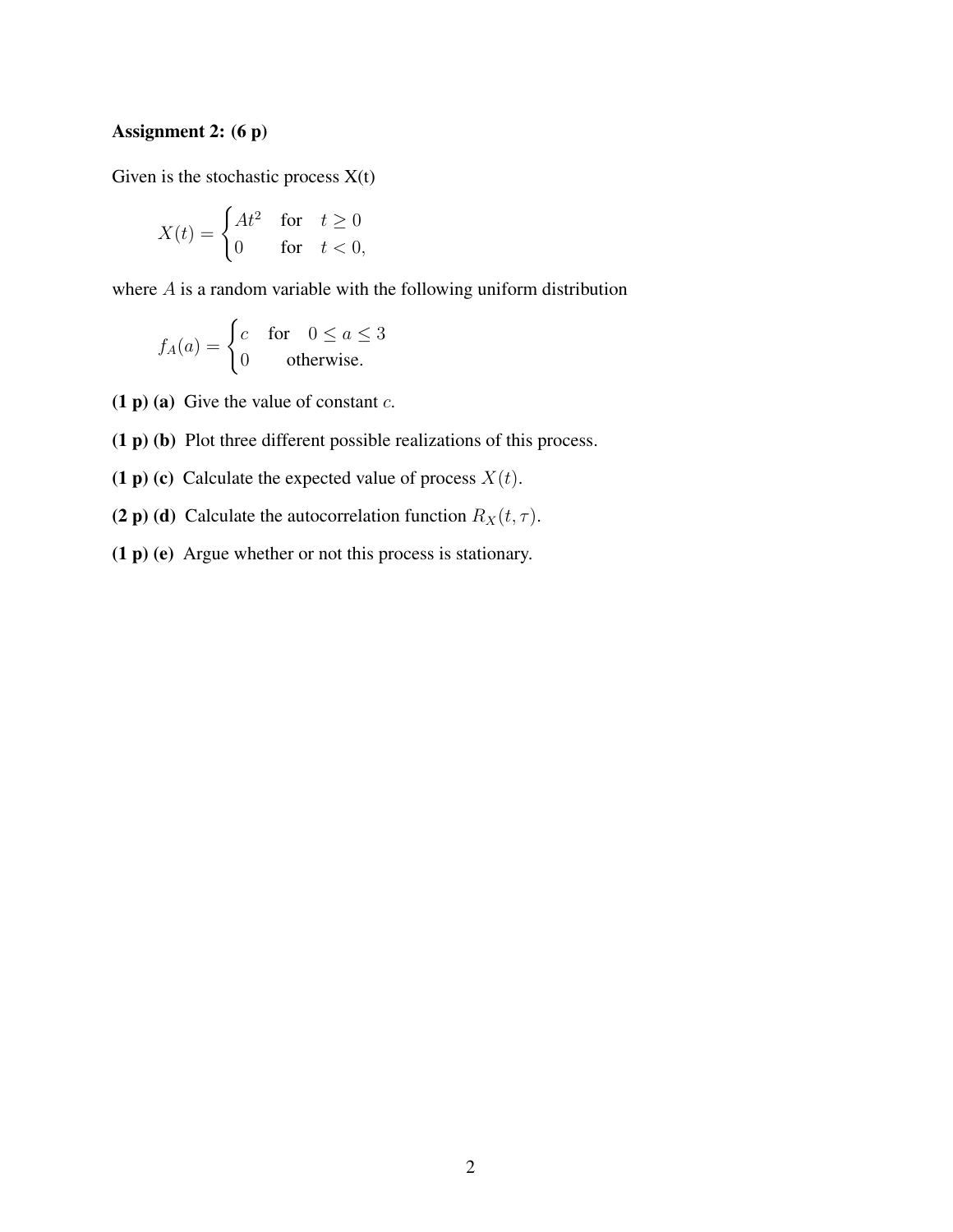

Figure 1: Spectrum  $X(f)$ .

#### Assignment 3: (15 p)

Consider a signal x of which its spectrum is given as depicted in Figure 1.

- (2 p) (a) Is this signal x a discrete-time or continuous-time signal? Motivate your answer.
- (2 p) (b) Is the signal x a periodic or a non-periodic signal? Motivate your answer.

Suppose we sample the signal  $x(t)$  with sampling frequency  $f_s = 3B$ . Afterwards we can reconstruct the (analog) signal out of its samples, say  $x_s(n)$ , by a proper interpolation scheme.

- (1 p) (c) What is the relation between  $x(t)$  and  $x_s(n)$ ?
- (2 p) (d) Sketch the spectrum, say  $X_s(f)$ , of  $x_s(n)$ .
- (2 p) (e) What is the minimum sampling frequency such that we can perfectly reconstruct  $x(t)$ out of its samples  $x_s(n)$  and give the corresponding reconstruction formula.

Assume we want to reconstruct the continuous-time signal using the interpolation function as depicted in Figure 2.

(2 p) (f) How does the continuous-time reconstructed signal look like if we reconstruct using the above mentioned interpolation function?

The reconstruction formula can be expressed in the Fourier domain and is given by

 $\tilde{X}(f) = X_s(f)G(f),$ 

where  $\tilde{X}(f)$  is the reconstructed signal,  $X_s(f)$  is the spectrum of the discrete-time signal  $x_s(n)$ and  $G(f)$  is the Fourier transform of the interpolation function  $q(t)$ .

- $(2 p) (g)$  Compute  $G(f)$ .
- (1 p) (h) Sketch the spectrum of  $\tilde{X}(f)$ .
- (1 p) (i) Can we obtain a perfect reconstruction of  $x(t)$  by using the interpolation function depicted in Figure 2? Motivate your answer.